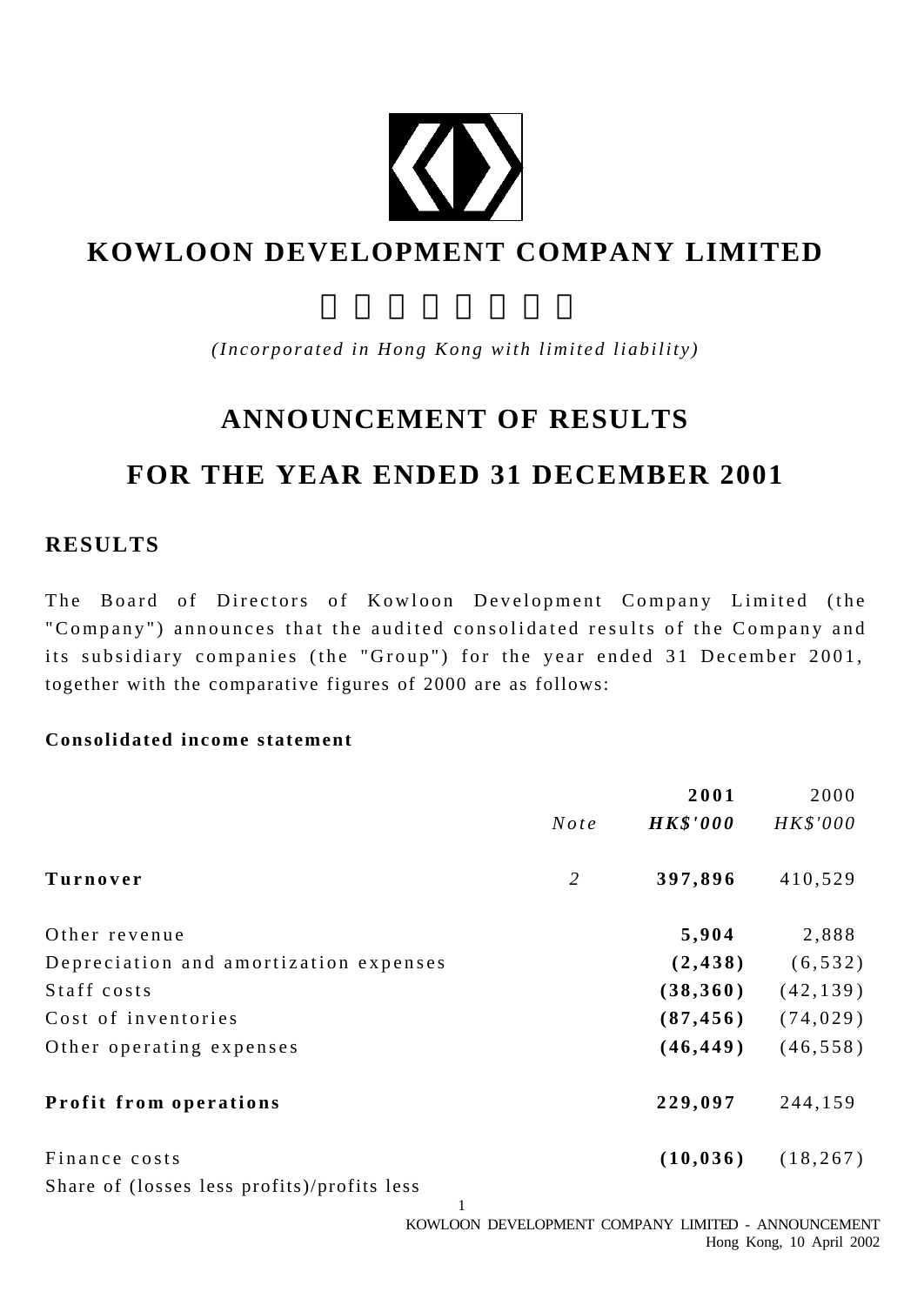| losses of associated companies                  |                | (416)                                              | 2,807                    |
|-------------------------------------------------|----------------|----------------------------------------------------|--------------------------|
| Profit/(Loss) on disposal of investment in      |                |                                                    |                          |
| associated companies                            |                | 688                                                | (22)                     |
| Impairment loss on goodwill of an associated    |                |                                                    |                          |
| company previously charged against              |                |                                                    |                          |
| investment revaluation reserve                  |                | (15, 292)                                          |                          |
| Impairment loss on investment in an associated  |                |                                                    |                          |
| company                                         |                | (1,967)                                            |                          |
| Loss on disposal of investment in non-trading   |                |                                                    |                          |
| securities                                      |                | (3, 157)                                           |                          |
| Loss on disposal of investment properties       |                | (243, 119)                                         | (179)                    |
| Investment revaluation reserve transferred upon |                |                                                    |                          |
| Distribution of The Kowloon Motor Bus           |                |                                                    |                          |
| Holdings Limited ("KMB") shares                 |                | 1,128,145                                          |                          |
| Stamp duty incurred for distribution of KMB     |                |                                                    |                          |
| shares                                          |                | (3, 013)                                           |                          |
| Profit before taxation                          |                | 1,080,930                                          | 228,498                  |
| Taxation                                        | $\mathfrak{Z}$ | (21, 134)                                          | (22, 838)                |
| Profit after taxation                           |                | 1,059,796                                          | 205,660                  |
| Minority interests                              |                | (1, 584)                                           | (85)                     |
| Profit attributable to shareholders             |                | 1,058,212                                          | 205,575                  |
| Dividends attributable                          |                |                                                    |                          |
| Special interim dividend in specie declared and |                |                                                    |                          |
| Distributed in the proportion of 4 KMB          |                |                                                    |                          |
| shares for every 37 shares (2000 - Nil)         |                | 1,354,550                                          |                          |
| Interim dividend paid of 4 cents                |                |                                                    |                          |
| (2000 - 8 cents) per share                      |                | 19,351                                             | 38,701                   |
| Final dividend proposed after the balance       |                |                                                    |                          |
| sheet date of $18$ cents (2000 - $18$ cents)    |                |                                                    |                          |
| per share                                       |                | 87,078                                             | 87,078                   |
| $\overline{c}$                                  |                | KOWLOON DEVELOPMENT COMPANY LIMITED - ANNOUNCEMENT |                          |
|                                                 |                |                                                    | Hong Kong, 10 April 2002 |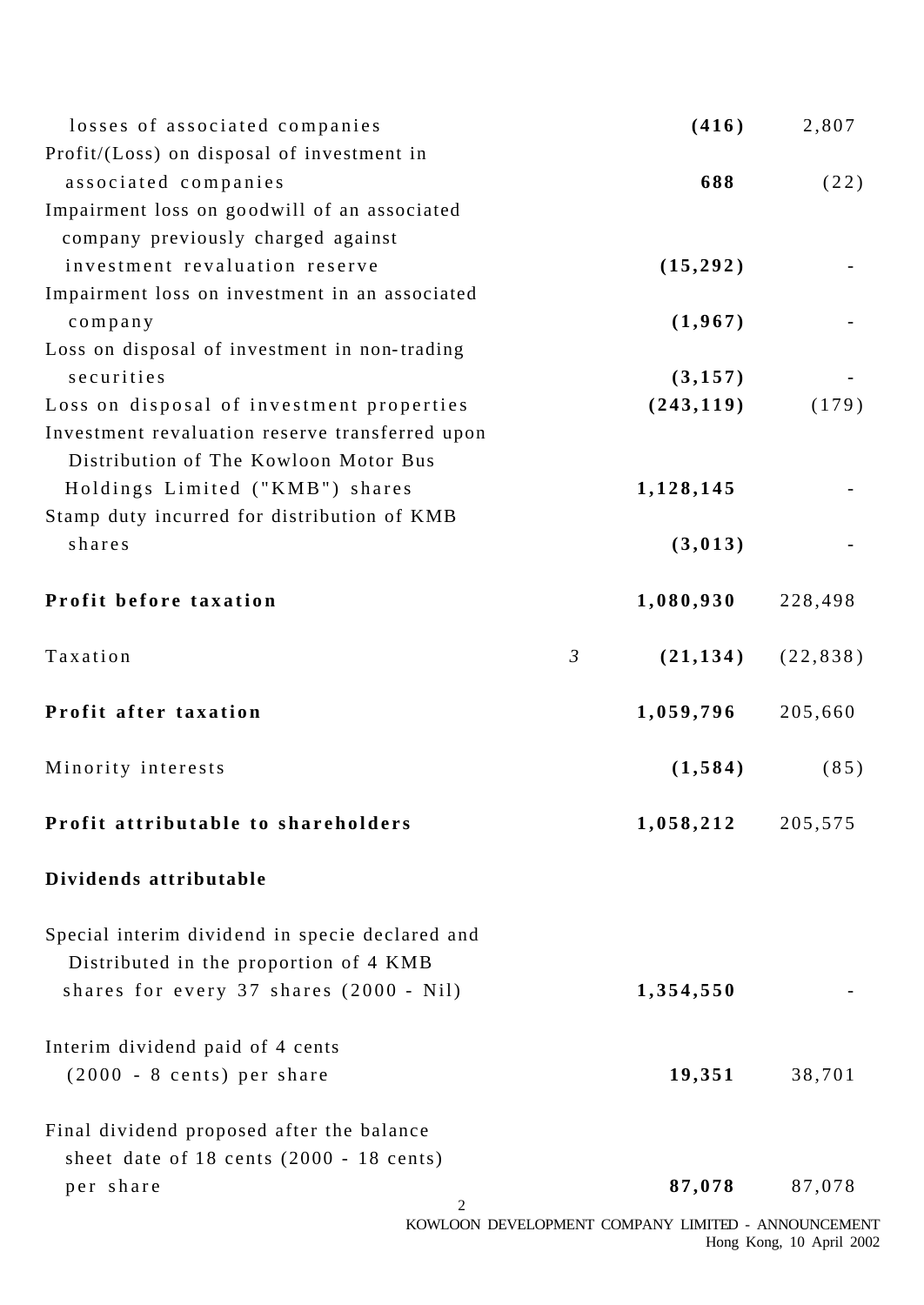|                    |                | 1,460,979              | 125,779 |
|--------------------|----------------|------------------------|---------|
| Earnings per share | $\overline{4}$ |                        |         |
| Basic              |                | 218.7 cents 42.5 cents |         |
| Diluted            |                | 217.4 cents 42.5 cents |         |

*Notes:-*

#### **1 . Basis of preparation**

The financial statements for the year ended 31 December 2001 have been prepared in accordance with all applicable Statements of Standard Accounting Practice and Interpretations issued by the Hong Kong Society of Accountants, accounting principles generally accepted in Hong Kong and the requirements of the Hong Kong Companies Ordinance. The measurement basis used is historical cost modified by the revaluation of investment properties, and the marking to market of certain investments in securities.

#### **2 . Segment information**

|                   |                            |                 | Group turnover      |         | <b>Contribution to Group</b><br>operating profit   |  |
|-------------------|----------------------------|-----------------|---------------------|---------|----------------------------------------------------|--|
|                   |                            | 2001            | 2000                | 2001    | 2000                                               |  |
|                   |                            | <b>HK\$'000</b> | $HK$'000$ $HK$'000$ |         | HK\$'000                                           |  |
| $\left( a\right)$ | Business segments          |                 |                     |         |                                                    |  |
|                   | Continuing operations:-    |                 |                     |         |                                                    |  |
|                   | Property investment and    |                 |                     |         |                                                    |  |
|                   | development                | 210,126         | 230,463             | 183,945 | 200,690                                            |  |
|                   | Investments in non-trading |                 |                     |         |                                                    |  |
|                   | securities                 | 76,541          | 71,338              | 69,357  | 71,122                                             |  |
|                   | Securities trading         | 41,163          | 28,690              | 4,949   | (800)                                              |  |
|                   | Film distribution and      |                 |                     |         |                                                    |  |
|                   | exhibition                 | 24,179<br>3     | 3,542               | 12,199  | 1,157                                              |  |
|                   |                            |                 |                     |         | KOWLOON DEVELOPMENT COMPANY LIMITED - ANNOUNCEMENT |  |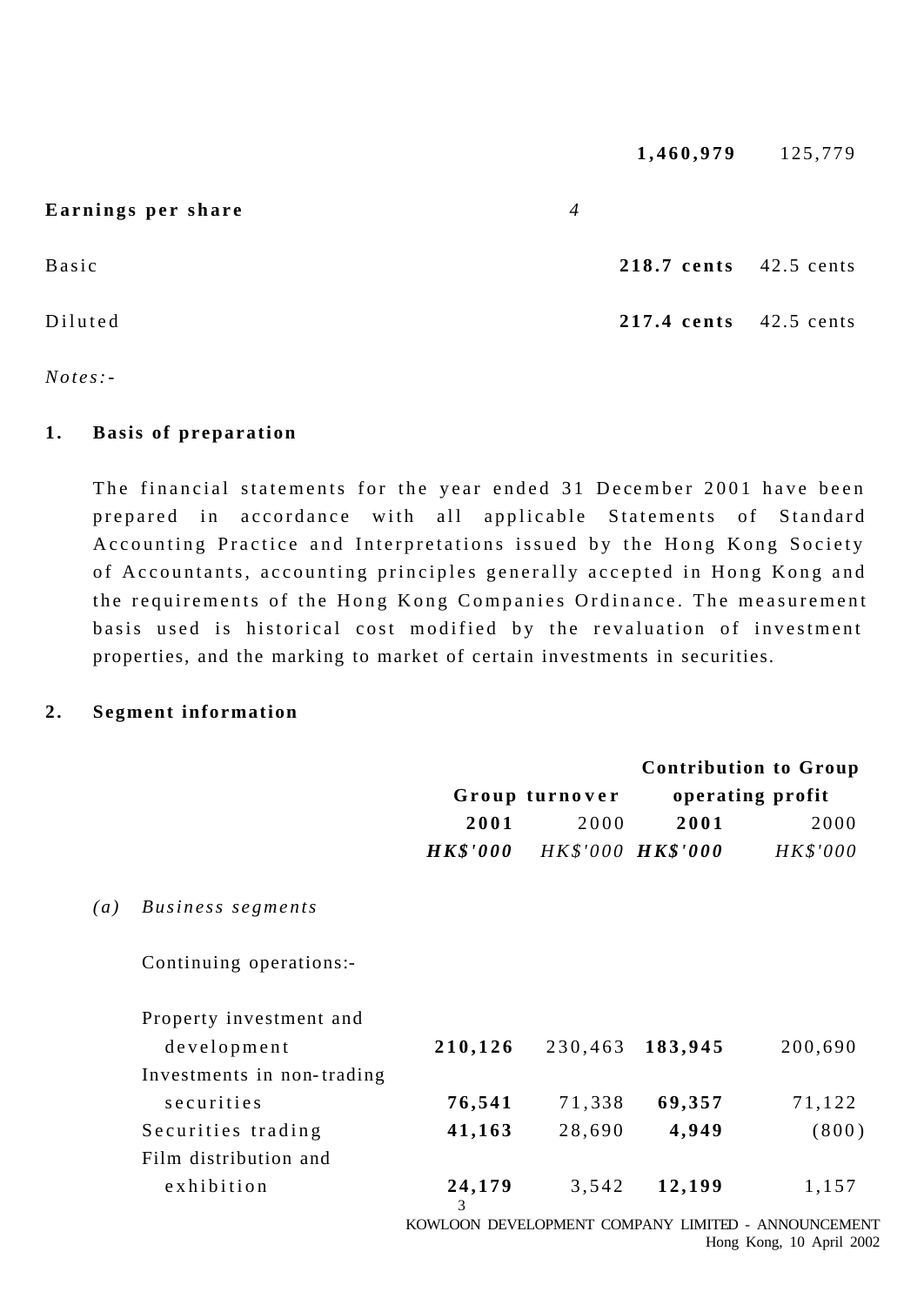| Other businesses           | 17,226  | 24,046  | (1,648)   | 4,171    |
|----------------------------|---------|---------|-----------|----------|
| Discontinued operations:-  | 369,235 | 358,079 | 268,802   | 276,340  |
| Trading of goods           | 28,661  | 52,450  | (3,976)   | (278)    |
|                            | 397,896 | 410,529 | 264,826   | 276,062  |
| Unallocated group expenses |         |         | (35, 729) | (31,903) |
| Profit from operations     |         |         | 229,097   | 244,159  |

*(b) Geographical segments*

|               | Group turnover  |          |
|---------------|-----------------|----------|
|               | 2001            | 2000     |
|               | <b>HK\$'000</b> | HK\$'000 |
| Hong Kong     | 331,874         | 363,473  |
| Asia          | 26,521          | 40,836   |
| North America | 30,695          | 1,180    |
| Others        | 8,806           | 5,040    |
|               | 397,896         | 410,529  |

Contribution to profit from operations by geographical segments has not been presented as majority of the operating profit is derived in Hong Kong.

### **3 . Taxation**

|                      | 2001                                                                 | 2000     |
|----------------------|----------------------------------------------------------------------|----------|
|                      | <b>HK\$'000</b>                                                      | HK\$'000 |
| Group - Hong Kong    | 21,615                                                               | 23,980   |
| Associated companies |                                                                      |          |
| - Hong Kong          | 165                                                                  |          |
| - Overseas           | (646)                                                                | (1, 142) |
|                      | $\overline{4}$<br>KOWLOON DEVELOPMENT COMPANY LIMITED - ANNOUNCEMENT |          |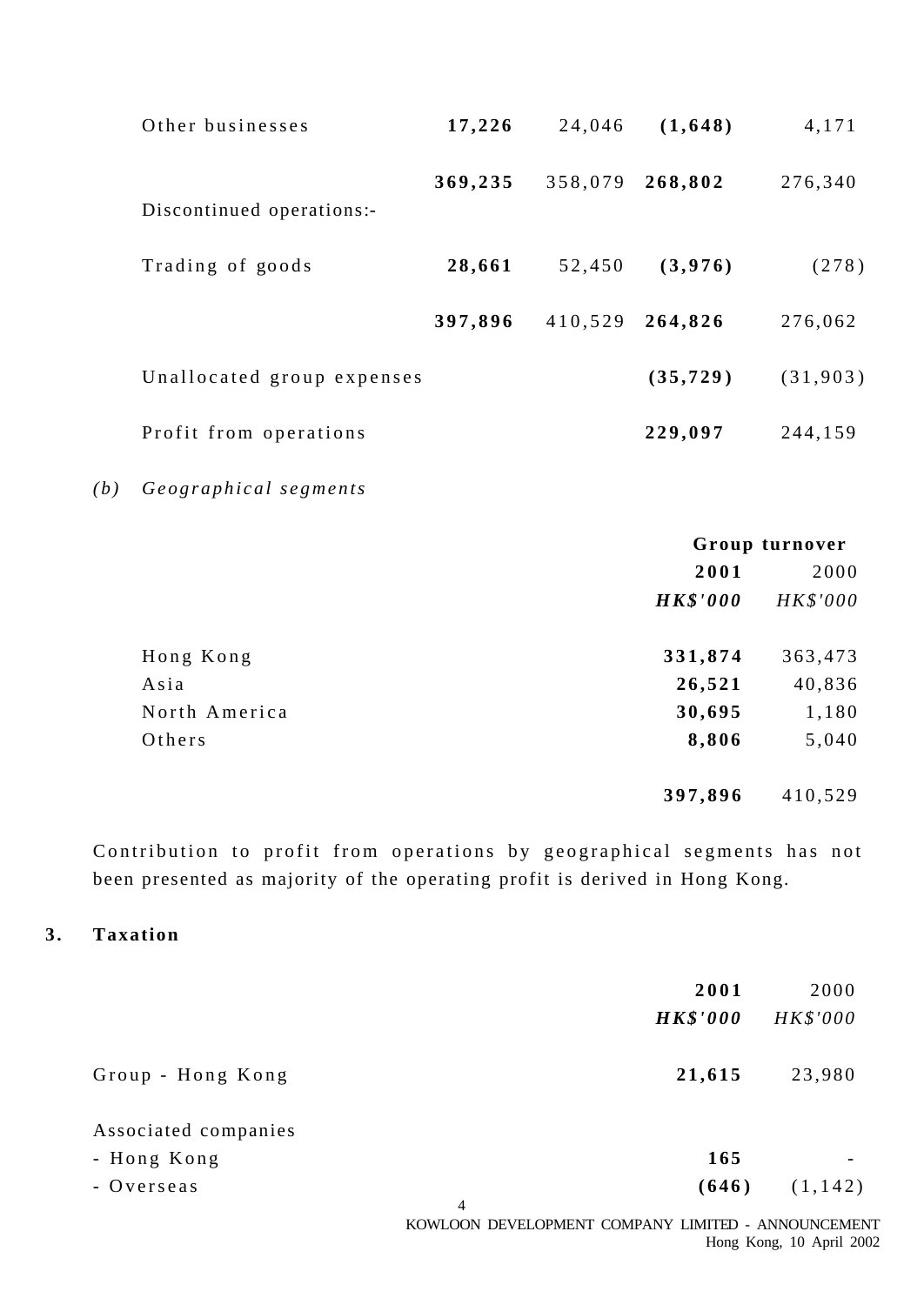Hong Kong profits tax has been provided for at the rate of 16% on the estimated assessable profits. Overseas taxation has been provided for at the applicable tax rates ruling in the respective jurisdictions.

#### **4 . Earnings per share**

#### *(a) Basic earnings per share*

The calculation of basic earnings per share is based on the profit attributable to ordinary shareholders of \$1,058,212,435 (2000 -\$205,575,606) and 483,767,850 ordinary shares (2000 - 483,767,850 ordinary shares) in issue during the year.

#### *(b) Diluted earnings per share*

The calculation of diluted earnings per share is based on the profit attributable to ordinary shareholders of \$1,058,212,435 (2000 - \$205,575,606) and the weighted average of 486,822,312 ordinary shares (2000 - 483,812,428 ordinary shares) after adjusting for the effects of dilutive potential ordinary shares in respect of share options granted.

## **DIVIDENDS**

The Board of Directors recommends the payment of a final dividend of \$0.18 (2000 - \$0.18) per share for the financial year ended 31 December 2001. Together with the special interim dividend in specie for the distribution of 4 shares of The Kowloon Motor Bus Holdings Limited for every 37 shares of the Company held (equivalent to a dividend of \$2.8 per share) which was distributed on 13 June 2001 and the second interim dividend of \$0.04 (2000 - \$0.08) per share paid on 15 October 2001, the total dividend for the year will be \$3.02 (2000 - \$0.26) per share, amounting to \$1,461 million.

## **CLOSURE OF REGISTER OF MEMBERS**

The Register of Members of the Company will be closed from Thursday, 16 May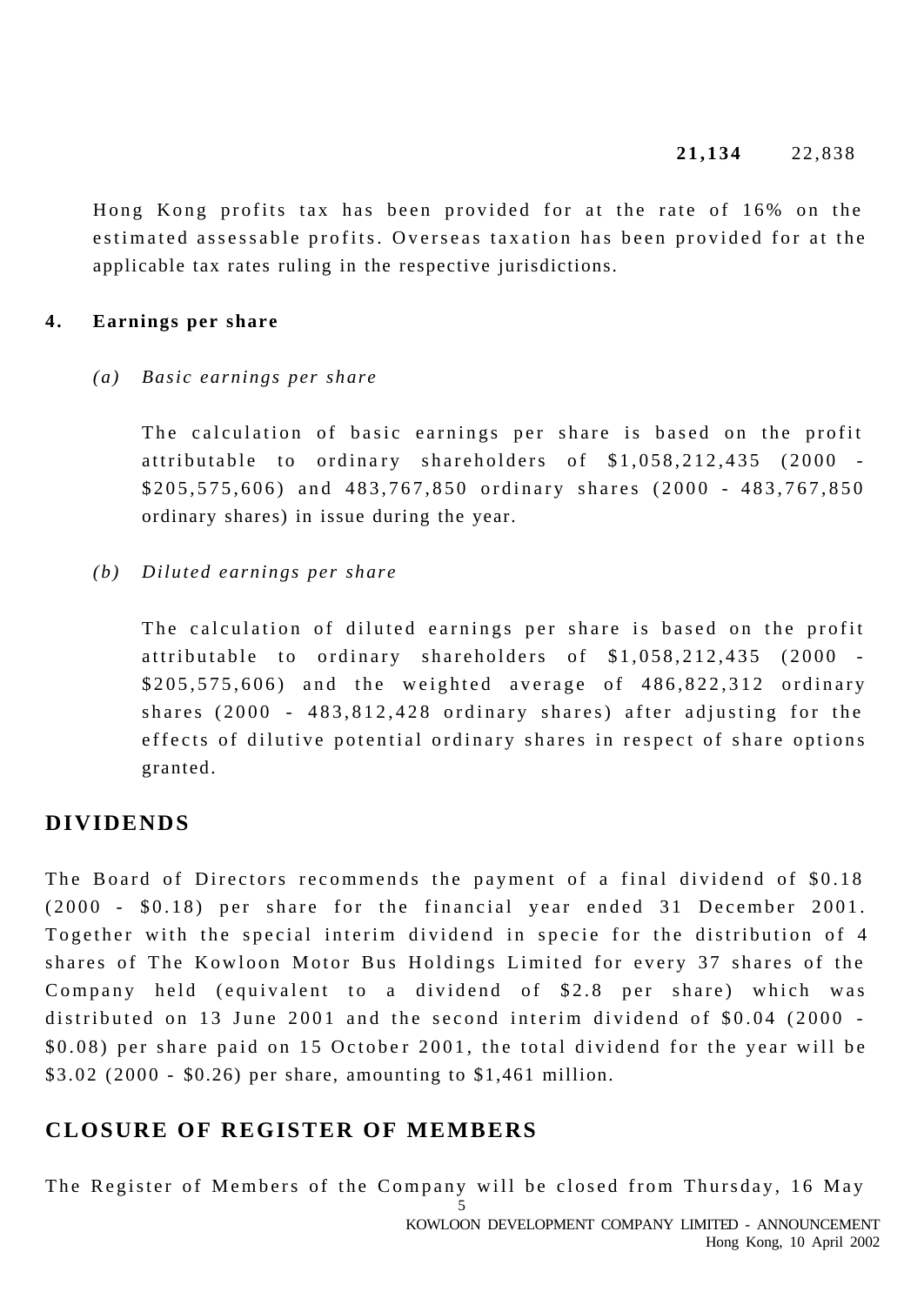2002 to Thursday, 23 May 2002, both dates inclusive, during which period no transfer of shares will be registered. To qualify for the final dividend, all transfers accompanied by the relevant share certificates must be lodged with the Company's Registrars, Central Registration Hong Kong Limited at Shops 1712-6, 17th Floor, Hopewell Centre, 183 Queen's Road East, Wanchai, Hong Kong not later than 4:00 p.m. on Wednesday, 15 May 2002.

## **CHANGE OF CONTROL AND MANAGEMENT**

On 7 December 2001, Intellinsight Holdings Limited entered into a conditional sale and purchase agreement with certain shareholders of the Company to acquire approximately 51.5% of the issued share capital of the Company. The agreement was completed on 18 December 2001. Intellinsight Holdings Limited is a wholly- owned subsidiary of Polytec Holdings International Limited and is ultimately wholly-owned by a discretionary family trust, the beneficiaries of which include Mr. Or Wai Sheun and his family members.

Pursuant to the Hong Kong Code on Takeovers and Mergers, Intellinsight Holdings Limited made a mandatory unconditional cash offer to acquire all the issued shares and options of the Company not already owned by Intellinsight Holdings Limited and parties acting in concert with it. As at today's date, Intellinsight Holdings Limited and parties acting in concert with it owned and controlled 414,856,883 shares in the Company, representing approximately 85.8% of the issued share capital of the Company. A waiver has been obtained from The Stock Exchange of Hong Kong Limited from strict compliance with rule 8.08 of the Listing Rules, which requires at least 25% of the issued share capital of a listed company be held in public hands, until 11 May 2002 in order for Intellinsight Holdings Limited to reduce its shareholding in the Company. Inte llinsight Holdings Limited is actively taking steps to place such number of shares as to result in not less than 25% of the issued share capital being owned by the public in accordance with the requirements of the Listing Rules.

Following closing of the offer, all but one of the former 16 directors, including those holding executive positions in the Company, resigned. On 16 January 2002, nine new directors were appointed.

## **BUSINESS REVIEW**

2001 was a difficult year for the Group which recorded a drop of 4. 9% in gross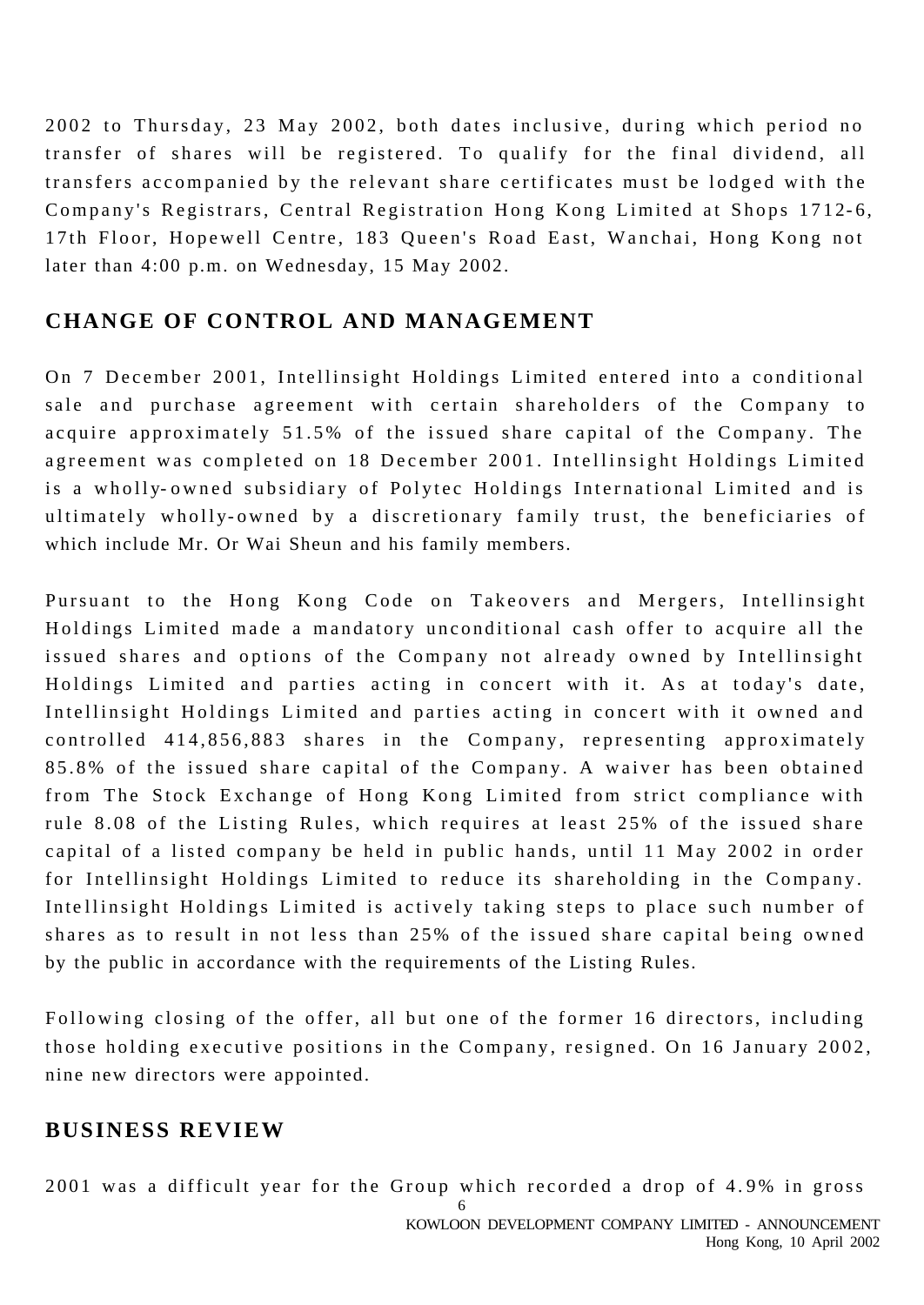rental income as compared with last year. Also during the year, the Group disposed of two of its properties, the Chong Kin Commercial Building and the retail space at Sceneway Garden Arcade, at considerations of \$158 million and \$163 million respectively, which resulted in a loss of \$243.1 million after a transfer of the related revaluation deficit from the investment property revaluation reserve.

With the distribution of 52 million shares of The Kowloon Motor Bus Holdings Limited to the Company's shareholders as a special interim dividend, the Group's long - term listed investment portfolio reduced substantially. Total income generated from the portfolio decreased by 5% when compared with 2000 and, if no further changes are made to the portfolio, will reduce substantially in 2002.

The other businesses, including property management, securities trading and film distribution showed improved performance and have contributed profits to the Group.

The Group disposed of its interests in two associate d companies in 2001, namely the 40% equity interest in Kowloon Development K F Lo Securities Limited and the 48% shareholdings in NetThruPut Inc., at considerations of \$9 million and US\$10 million respectively. The first disposal resulted in a loss of \$0.9 million to the Group while the latter realized a profit of \$1.6 million.

In March 2002, in line with the Group's new objective to concentrate on the property development and investment business, the Group sold its interest in Harvest City Ltd. at a consideration of \$25 million and realized a profit of \$0.6 million. In the same month, the Company entered into a conditional sale and purchase agreement with Polytec Holdings International Limited for the acquisition of a portfolio of property interests, including the exclusive development rights relating to a real estate project in Hong Kong, at an aggregate consideration of approximately \$816.3 million, subject to a final adjustment as set out in the agreement. The transaction constitutes a connected transaction for the Company and independent shareholders' approval will be sought at the forthcoming extraordinary general meeting to be held on 15 April 2002.

Also in March 2002, the Group acquired the major portion of the first floor of the Commercial Podium of Mandarin Plaza (also known as New Mandarin Plaza)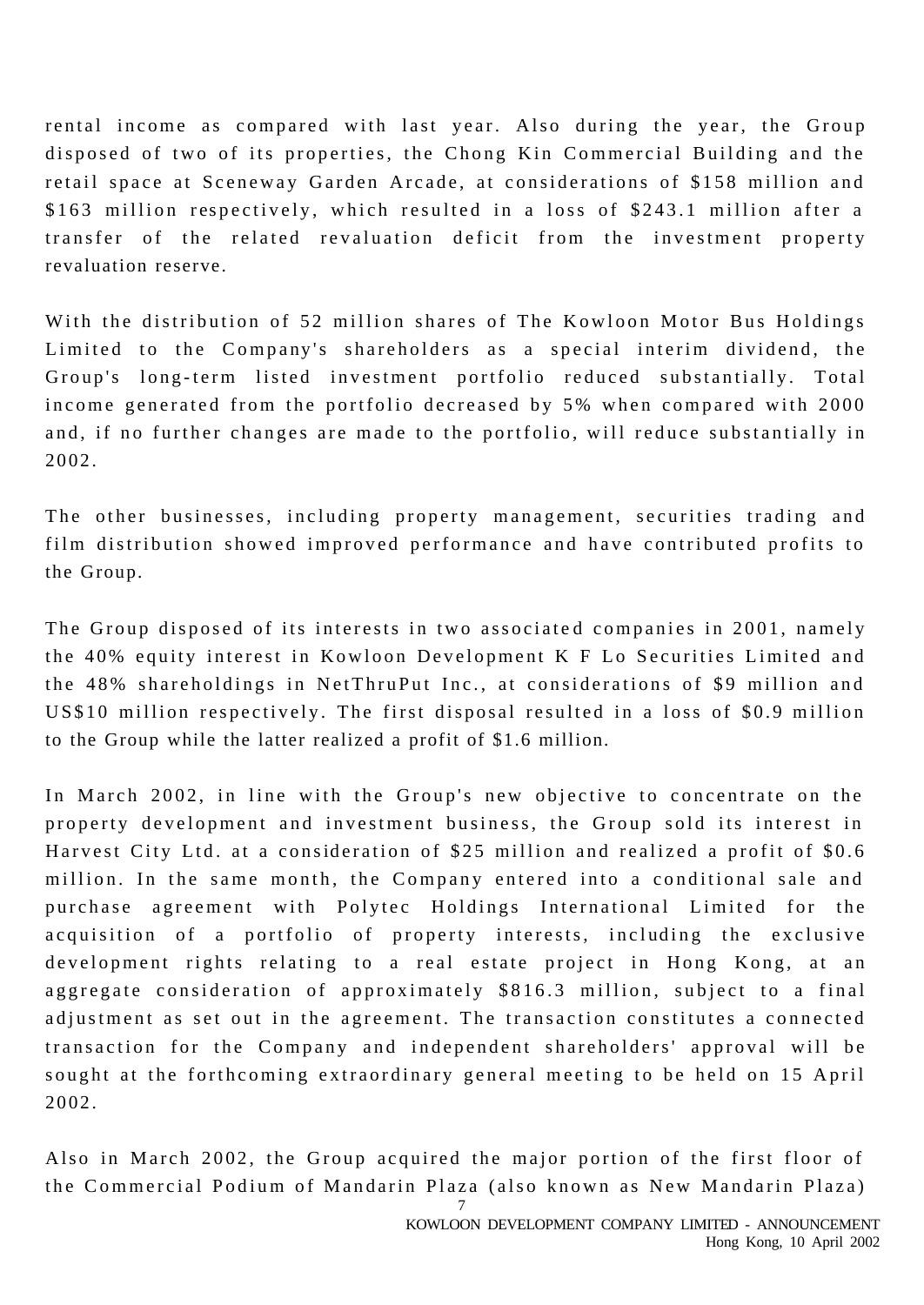in Tsimshatsui for \$77 million. This retail investment will provide an initial yield of 11.7% per annum before letting of vacant space of 6,564 sq. ft.

## **PROSPECTS**

The new management intends to add dynamism to the Group's principal activities of property development and investment and will actively seek new opportunities in these areas, the first of which is the proposed acquisition of interests in properties from Polytec Holdings International Limited. The acquisition represents approximately 2 million sq. ft. of developable area, an increase of more than 3 times of the Group's existing property investment and development portfolio. The directors believe that the acquisition will enable the Group to develop high quality residential and commercial property in Hong Kong and thus strengthen the Group's property portfolio and create an additional income stream in the coming years.

Going forward, the Company's intention is to provide shareholders with a signific ant annual improvement in total return, made up of annual dividends and increase in asset value per share.

On the operational level, management is studying the Group's structure and procedures with a view to enhancing efficiency and reducing the cost base where appropriate. A first step to this end will be to propose a change to the Company's Articles of Association to remove the annual bonus of 2% of net profit paid to directors. Management's effort will focus on enhancing shareholder value.

The directors are confident that Kowloon Development group has an active and progressive future.

## **FINANCIAL REVIEW**

#### **Fund Management**

With the proceeds from the sale of the two investment properties and disposal of the Group's interest in the two associated companies, NetThruPut Inc. and Kowloon Development K F Lo Securities Limited in 2001, the Group's bank borrowings reduced significantly from \$850.3 million as at 31 December 2000 to \$302 million as at 31 December 2001. The debt to equity ratio also decreased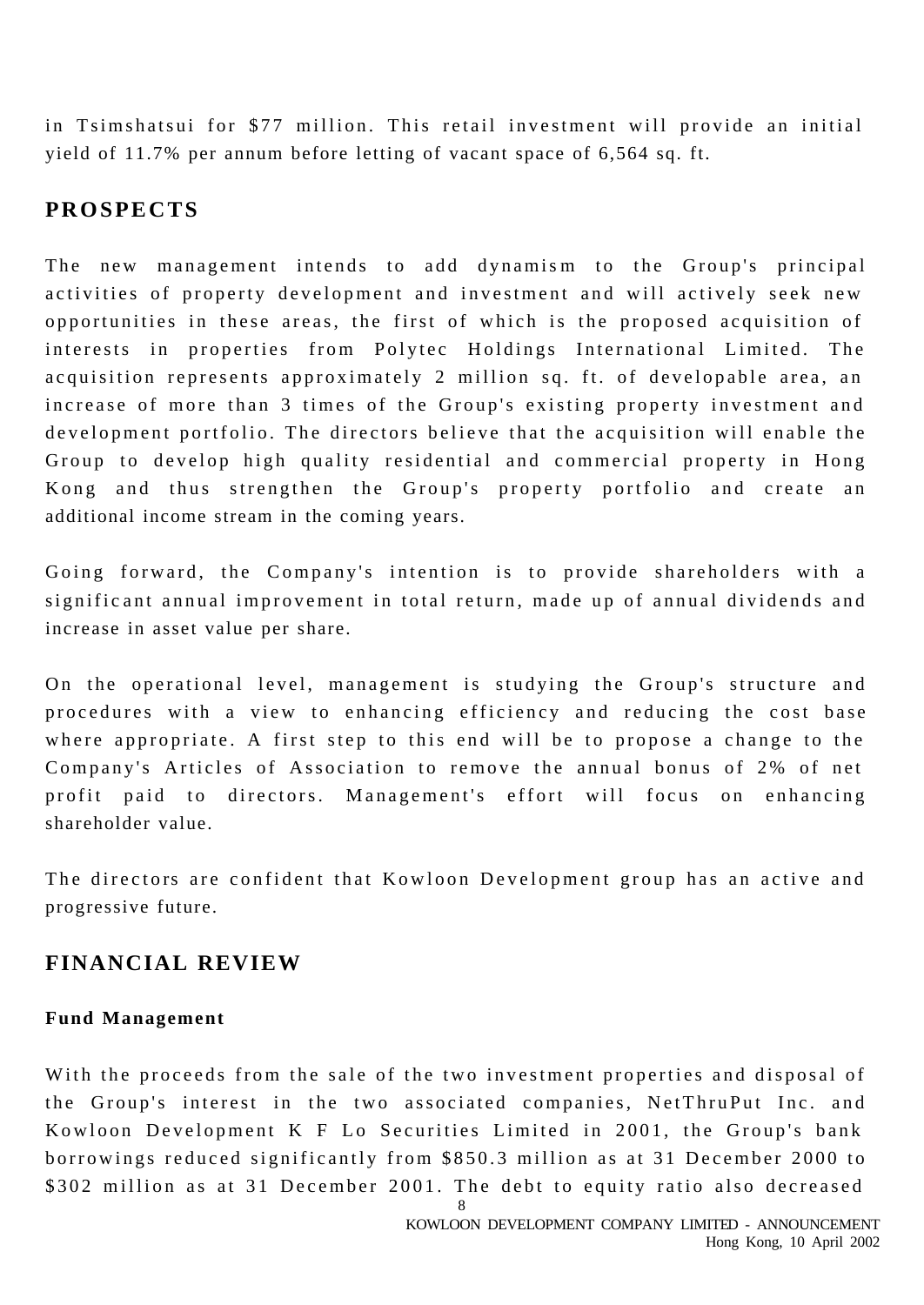from 20% to 10% accordingly.

The Group had committed undrawn bank facilities of more than \$400 million available as at 31 December 2001. This is sufficient for the Group's general working capital needs and commitments for the development of Robinson Road project.

Since the year end, sufficient banking facilities have been arranged to meet the funding requirements in respect of the contemplated acquisition of assets from Polytec Holdings International Limited.

### **Interest Rate and Currency Exposure**

All bank borrowings are arranged on a floating rate basis, of which \$200 million has been hedged by an interest rate swap contract arranged in early 2001. Management will closely monitor the Group's exposure to interest rate risks on the remaining financial obligations.

Most of the Group's activities are in Hong Kong and therefore the Group's exposure to exchange rate fluctuations is insignificant.

## **Pledge of Assets**

At 31 December 2001, properties of the Group with an aggregate carrying value of approximately \$3,058 million were pledged to banks under fixed charges to secure general banking facilities granted to the Group.

#### **Contingent Liabilities**

The Group has given guarantees to banks and insurance company in respect of bank facilities and a performance bond granted to or entered into by certain associated companies amounting to \$34.9 million. These facilities were utilized to the extent of \$34 million at 31 December 2001.

## **STAFF BENEFITS**

## **Staff Remuneration and Training**

9 KOWLOON DEVELOPMENT COMPANY LIMITED - ANNOUNCEMENT Hong Kong, 10 April 2002 As at 31 December 2001, the Group employed 125 staff. Total salaries of the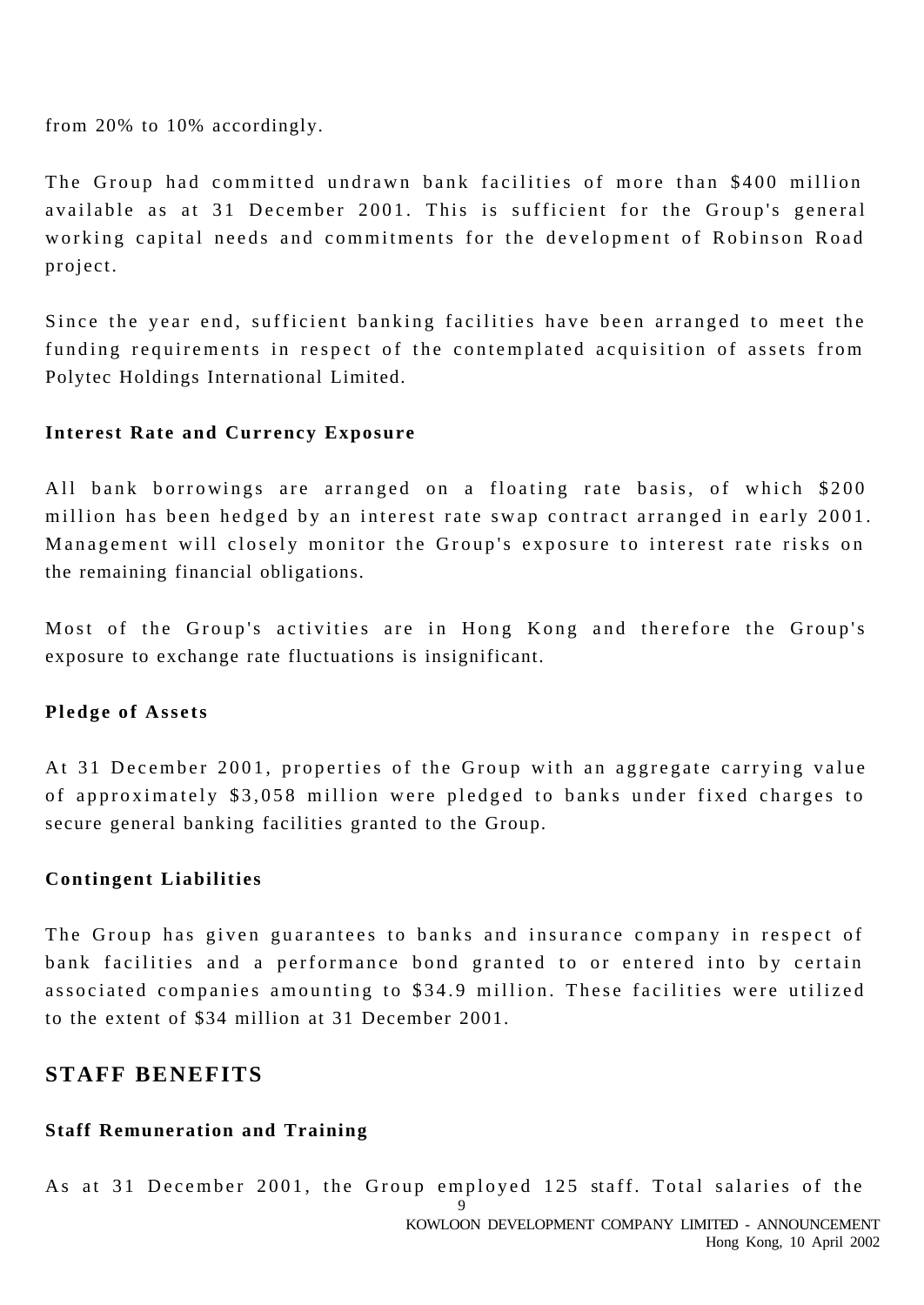employees for the year 2001 amounted to \$32.7 million. Staff remuneration is reviewed annually based on the staff's performance and prevailing market conditions. The Group encourages continual staff improvement and development by organising and sponsoring various forms of training.

#### **Share Option Scheme**

The Group has a share option scheme which was approved by the shareholders on 19 June 2000. Options may be granted under the scheme to employees of the Group, including the executive directors, to subscribe for shares of the Company.

#### **Provident Fund Scheme**

The Group operates a defined contribution staff retirement scheme (ORSO scheme) since 1 October 1994 and a mandatory provident fund scheme (MPF scheme) since 1 December 2000. All new employees who join the Group on or after 1 December 2000 are required to join the MPF scheme.

## **PURCHASE, SALE OR REDEMPTION OF SHARES**

There was no purchase, sale or redemption by the Company, or any of its subsidiary companies, of the Company's shares during the year.

## **OTHER INFORMATION**

A detailed announcement of results containing all the information required by paragraphs 45(1) to 45(3) of Appendix 16 of the Listing Rules will be subsequently published on The Stock Exchange of Hong Kong Limited's website (http://www.hkex.com.hk) in due course.

> By Order of the Board **Or Wai Sheun** *Chairman*

Hong Kong, 10 April 2002

## **NOTICE OF ANNUAL GENERAL MEETING**

10

KOWLOON DEVELOPMENT COMPANY LIMITED - ANNOUNCEMENT Hong Kong, 10 April 2002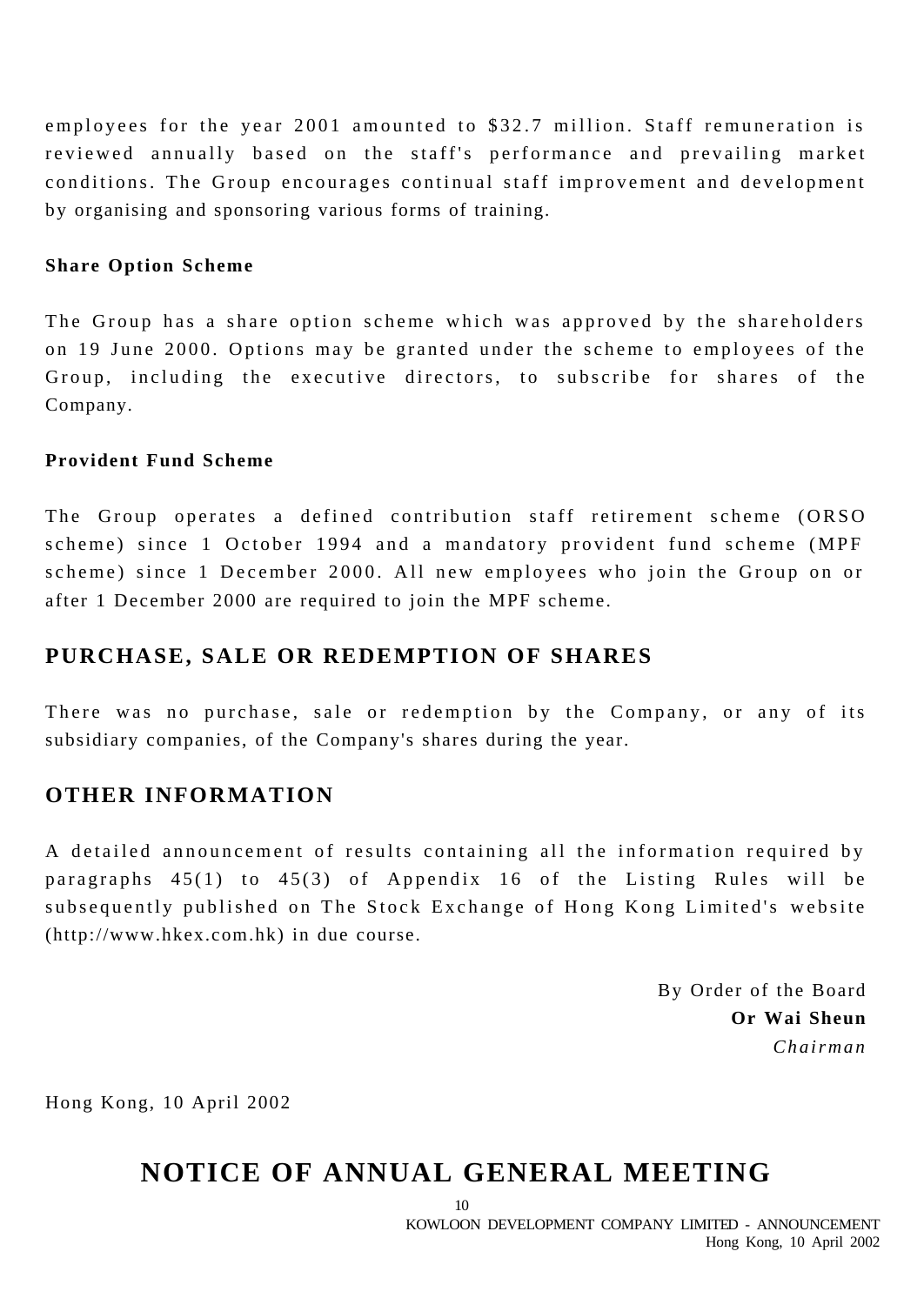**NOTICE IS HEREBY GIVEN** that the Annual General Meeting of the Company will be held at The Four Seasons, Lobby Floor, New World Renaissance Hotel, 22 Salisbury Road, Kowloon, Hong Kong on Thursday, 23 May 2002 at 11:00 a.m. for the following purposes:-

- (1) To receive and consider the audited accounts and the reports of the directors and auditors for the ye ar ended 31 December 2001.
- (2) To declare a final dividend.
- (3) To elect directors and to fix their remuneration.
- (4) To appoint auditors and to authorise the directors to fix their remuneration.

As special business, to consider and, if thought fit, to pass the following resolutions as Ordinary Resolutions:-

- (5) **THAT:-**
	- (A) subject to paragraph (C), the exercise by the directors of the Company during the Relevant Period of all the powers of the Company to allot, issue and deal with additional shares in the capital of the Company and to make or grant offers, agreements and options which might require the exercise of such power be generally and unconditionally approved;
	- (B) the approval in paragraph (A) shall authorise the directors of the Company during the Relevant Period to make or grant offers, agreements and options which might require the exercise of such power after the end of the Relevant Period;
	- 11 (C) the aggregate nominal amount of share capital allotted or agreed conditionally or unconditionally to be allotted (whether pursuant to an option or otherwise) by the directors of the Company pursuant to the approval in paragraph (A), otherwise than pursuant to (i) a Rights Issue, (ii) the exercise of options granted under any share option scheme adopted by the Company or (iii) any scrip dividend or similar arrangement providing for the allotment of shares in lieu of the whole

KOWLOON DEVELOPMENT COMPANY LIMITED - ANNOUNCEMENT Hong Kong, 10 April 2002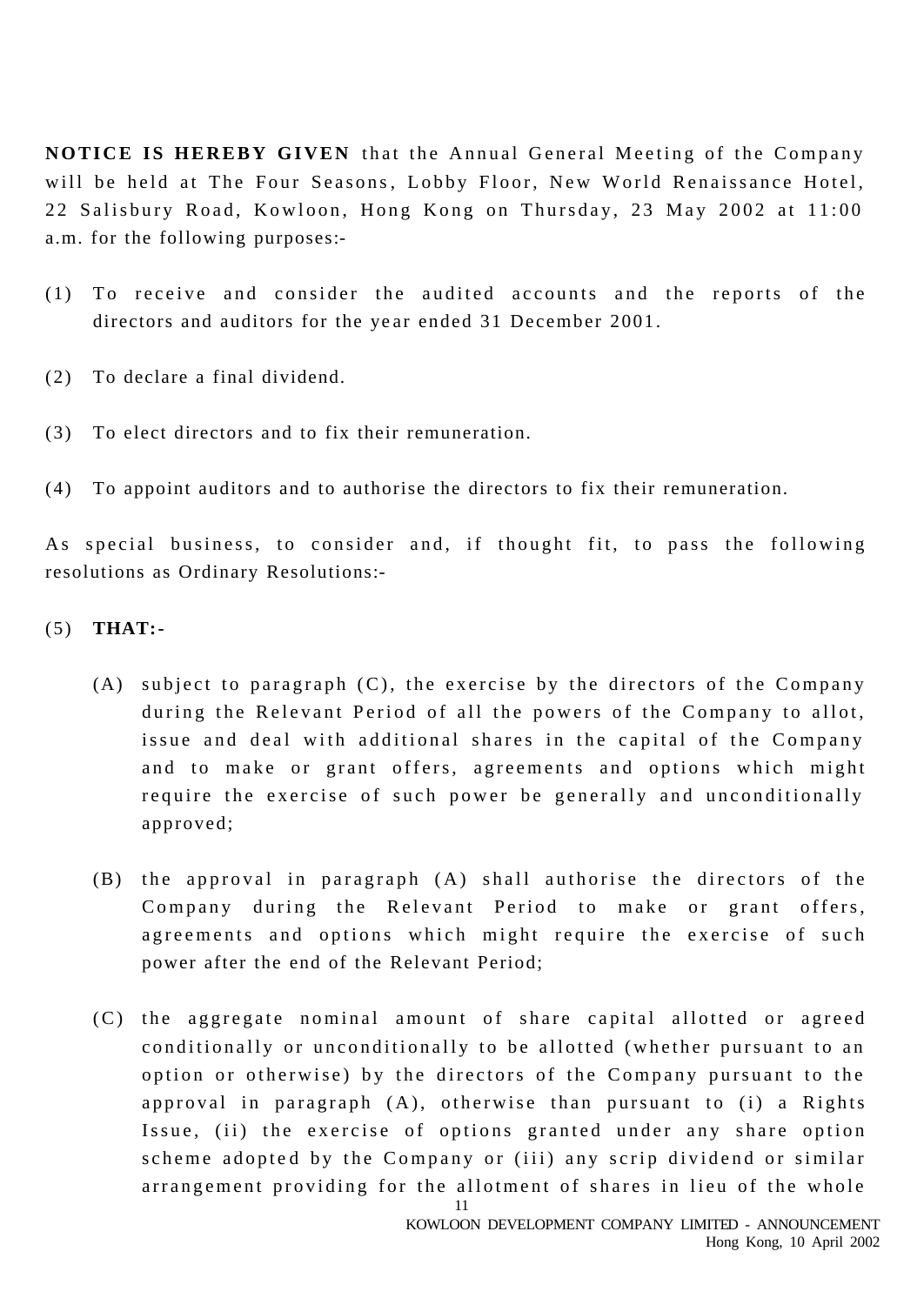or part of a dividend on shares of the Company in accordance with the Articles of Association of the Company, shall not exceed the aggregate of (aa) 20 per cent of the aggregate nominal amount of the share capital of the Company in issue at the date of passing this Resolution plus (bb) (if the directors of the Company are so authorised by a separate ordinary resolution of the shareholders of the Company) the aggregate nominal amount of share capital of the Company repurchased by the Company subsequent to the passing of this Resolution (up to a maximum equivalent to 10 per cent of the aggregate nominal amount of the share capital of the Company in issue at the date of passing this Resolution), and the said approval shall be limited accordingly; and

(D) for the purpose of this Resolution:-

"Relevant Period" means the period from the passing of this Resolution until whichever is the earliest of:-

- (i) the conclusion of the next Annual General Meeting of the Company;
- (ii) the expiration of the period within which the next Annual General Meeting of the Company is required by law to be held; and
- (iii) the revocation or variation of the authority given under this Resolution by ordinary resolution of the shareholders in general meeting; and

"Rights Issue" means an offer of shares open for a period fixed by the directors of the Company to holders of shares of the Company or any class thereof on the register on a fixed record date in proportion to their then holdings of such shares or class thereof (subject to such exclusion or other arrangements as the directors of the Company may deem necessary or expedient in relation to fractional entitle ments or having regard to any restrictions or obligations under the laws of, or the requirements of any recognised regulatory body or any stock exchange in, Hong Kong or any territory outside Hong Kong).

(6) **THAT:-**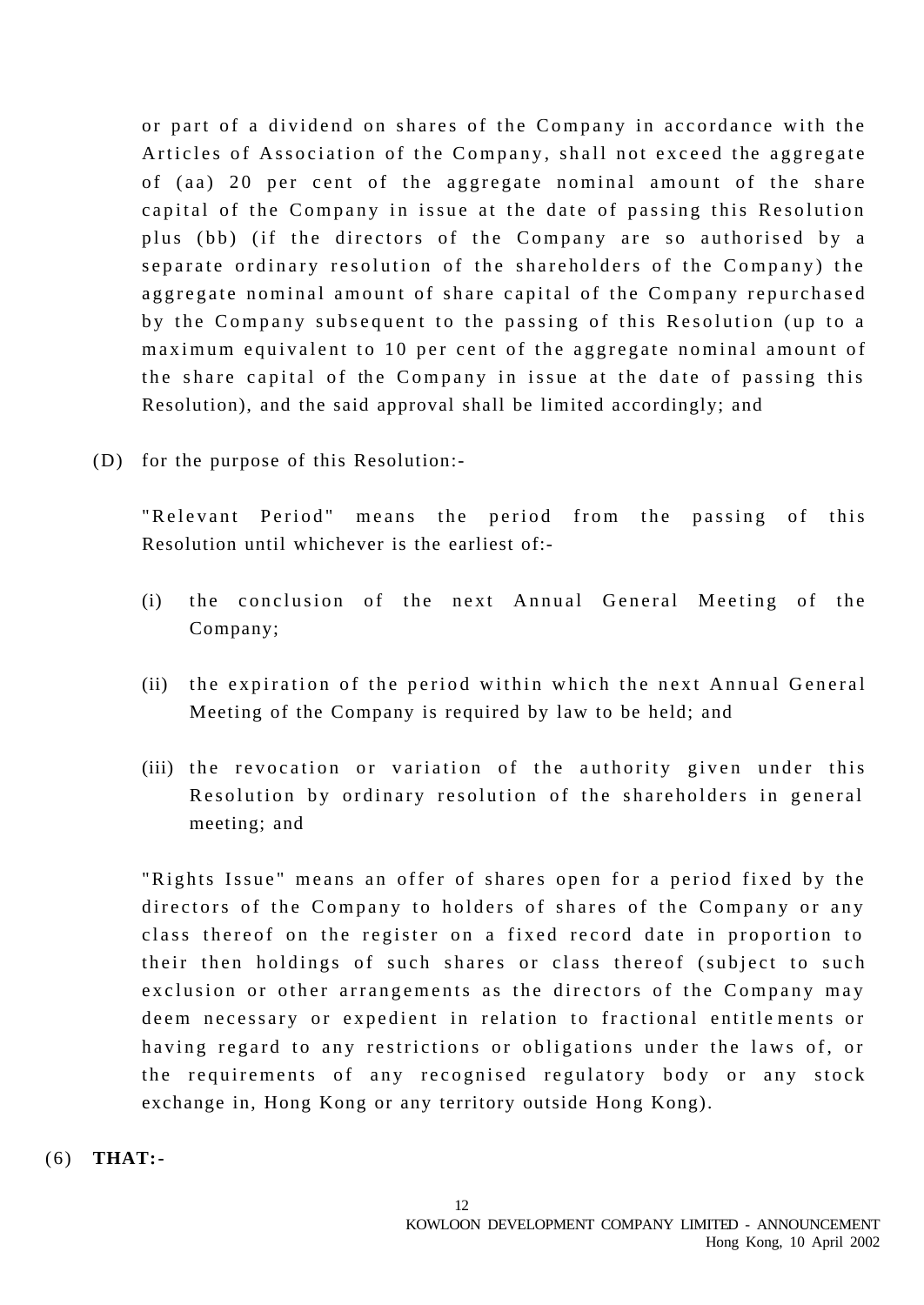- (A) subject to paragraph (B) below, the exercise by the directors of the Company during the Relevant Period of all the powers of the Company to purchase shares of the Company be generally and unconditionally approved;
- (B) the aggregate nominal amount of shares which may be purchased on The Stock Exchange of Hong Kong Limited or any other stock exchange on which the securities of the Company may be listed and which is recognised for this purpose by the Securities and Futures Commission of Hong Kong and The Stock Exchange of Hong Kong Limited under the Hong Kong Code on Share Repurchases pursuant to the approval in paragraph (A) above shall not exceed 10 per cent of the aggregate nominal amount of the share capital of the Company in issue at the date of passing this Resolution and the said approval shall be limited accordingly;
- (C) for the purpose of this Resolution:-

"Relevant Period" means the period from the passing of this Resolution until whichever is the earliest of:-

- (i) the conclusion of the next Annual General Meeting of the Company;
- (ii) the expiration of the period within which the next Annual General Meeting of the Company is required by law to be held; and
- (iii) the revocation or variation of the authority given under this Resolution by ordinary resolution of the shareholders in general meeting.
- (7) **THAT** the directors of the Company be authorised to exercise the powers of the Company referred to in paragraph (A) of the resolution set out in item (5) in the Notice of this Meeting in respect of the share capital of the Company referred to in sub-paragraph (bb) of paragraph (C) of such resolution.

By Order of the Board **Ma Mi Chun, Conita**

13